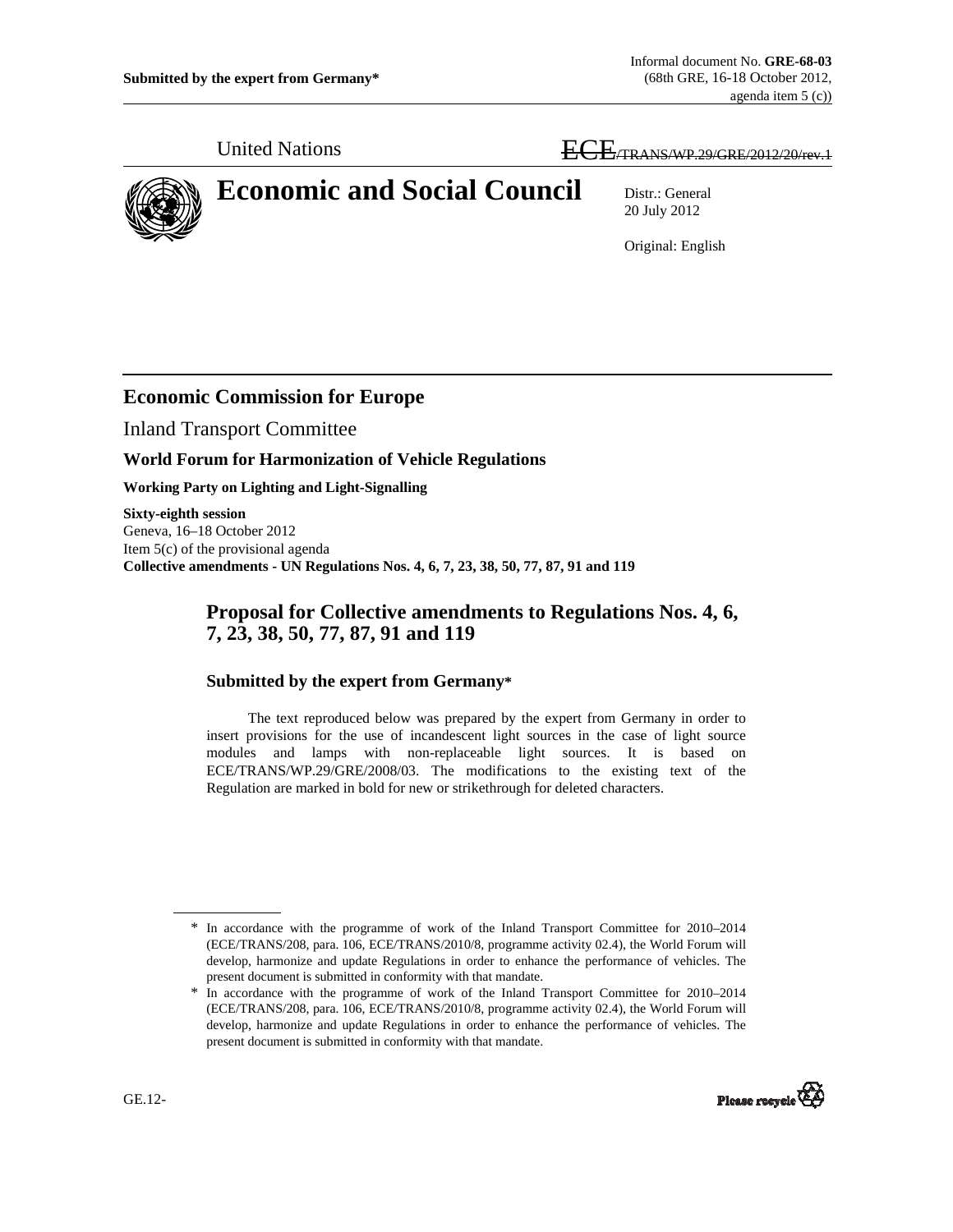## **I. Proposal**

#### **A1. Proposal for Supplement 16 to the original series of amendments to Regulation No. 4**

*Paragraph 2. at the end*, amend to read:

"....

- (c) two samples, equipped with the lamp or lamps recommended**;**
- **(d) in the case of a non-replaceable filament lamp(s) or light source module(s) equipped with non-replaceable filament lamp(s): the documents according to paragraph 5.7 of this Regulation. "**

*Insert a new paragraph 5.7.*, to read:

**"5.7. In the case of non-replaceable filament lamp(s) or light source module(s) equipped with non-replaceable filament lamp(s), the applicant shall demonstrate, with a test report or other means acceptable to the Authority responsible for type approval, compliance with the requirements as specified in paragraphs 2.11 and its subparagraphs of Publication IEC 60809, Amendment [6] to Edition 2. "** 

*Insert a new paragraph 10.5,* to read:

**"10.5. In the case of non-replaceable filament lamp(s) or light source module(s) equipped with non-replaceable filament lamps, a test report or other means acceptable to the Authority which has granted the type approval, shall demonstrate compliance with lifetime requirements as specified in paragraph 2.11.2 and, in the case of colour coated filament lamps, with colour endurance requirements, as specified in paragraph 2.11.3. of Publication IEC 60809, Amendment [6] to Edition 2."**

*Annex 6, insert a new paragraph 1.2.4.,* to read:

**"1.2.4. In the case of non-replaceable filament lamp(s) or light source module(s) equipped with non-replaceable filament lamps, compliance, as specified in paragraph 4 of Publication IEC 60809, Amendment [6] to Edition 2, shall be checked with lifetime requirements as specified in paragraph 2.11.2 and, in the case of colour coated filament lamps, with colour endurance requirements, as specified in paragraph 2.11.3 of Publication IEC 60809, Amendment [6] to Edition 2."** 

#### **A2. Proposal for Supplement 23 to the 01 series of amendments to Regulation No. 6**

*Insert a new paragraph 2.2.6.*, to read:

**"2.2.6. In the case of a non-replaceable filament lamp(s) or light source module(s) equipped with non-replaceable filament lamp(s): the documents according to paragraph 5.6 of this Regulation."** 

*Insert a new paragraph 5.6.,* to read: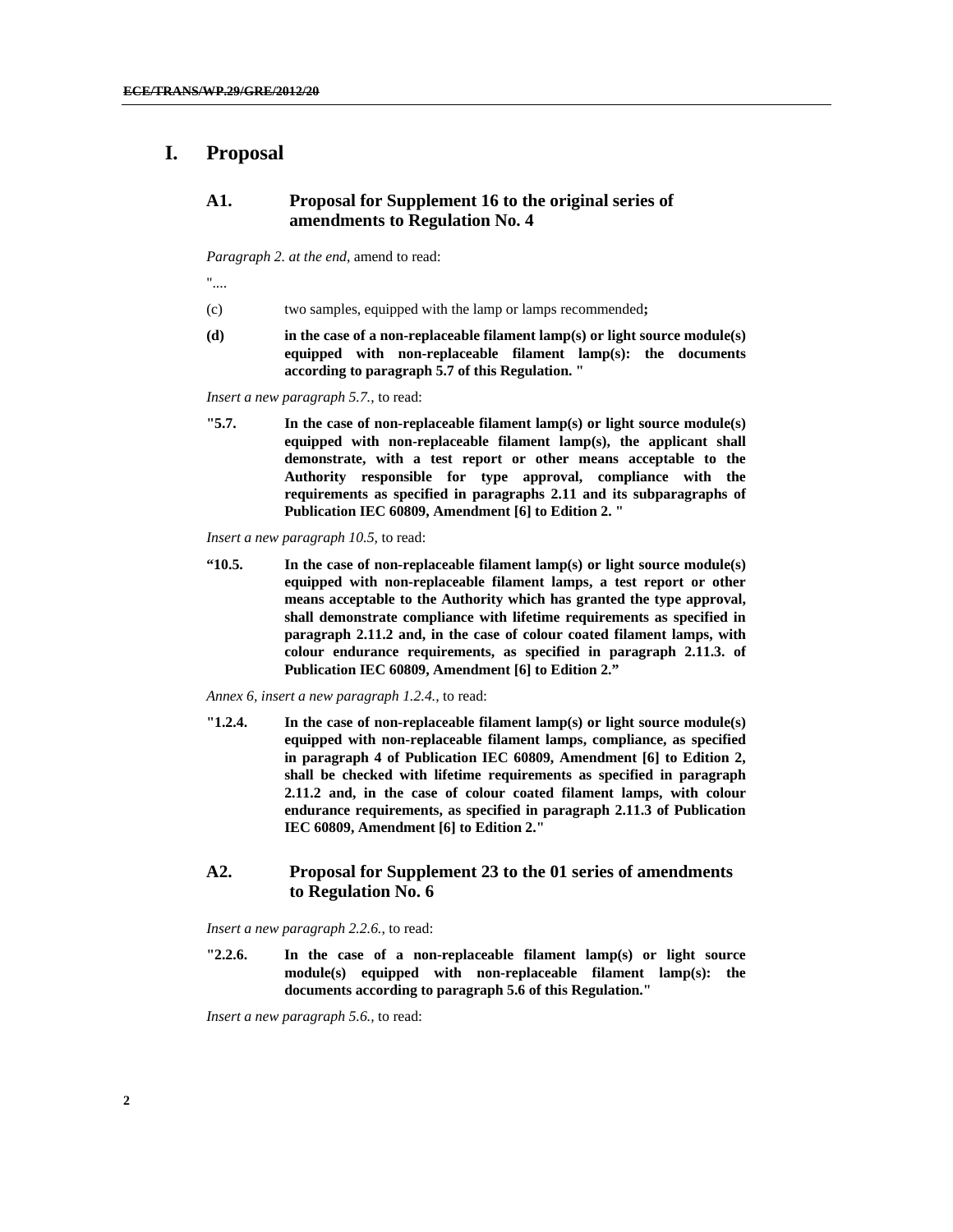**"5.6. In the case of non-replaceable filament lamp(s) or light source module(s) equipped with non-replaceable filament lamp(s), the applicant shall demonstrate, with a test report or other means acceptable to the Authority responsible for type approval, compliance with the requirements as specified in paragraphs 2.11 and its subparagraphs of Publication IEC 60809, Amendment [6] to Edition 2."** 

*Insert a new paragraph 10.5,* to read:

- "10.4. The authority which has granted type approval may at any time verify the conformity control methods applied in each production facility.
- **10.5. In the case of non-replaceable filament lamp(s) or light source module(s) equipped with non-replaceable filament lamps, a test report or other means acceptable to the Authority which has granted the type approval, shall demonstrate compliance with lifetime requirements as specified in paragraph 2.11.2 and, in the case of colour coated filament lamps, with colour endurance requirements, as specified in paragraph 2.11.3. of Publication IEC 60809, Amendment [6] to Edition 2.**

The normal frequency of these verifications shall be once every two years."

*Annex 5, insert a new paragraph 1.4.*, to read:

**"1.4. In the case of non-replaceable filament lamp(s) or light source module(s) equipped with non-replaceable filament lamps, compliance, as specified in paragraph 4 of Publication IEC 60809, Amendment [6] to Edition 2, shall be checked with lifetime requirements as specified in paragraph 2.11.2 and, in the case of colour coated filament lamps, with colour endurance requirements, as specified in paragraph 2.11.3. of Publication IEC 60809, Amendment [6] to Edition 2"** 

#### **A3. Proposal for Supplement 21 to the 02 series of amendments to Regulation No. 7**

*Insert a new paragraph 2.2.6.*, to read:

**"2.2.6. In the case of a non-replaceable filament lamp(s) or light source module(s) equipped with non-replaceable filament lamp(s): the documents according to paragraph 5.11 of this Regulation."** 

*Insert a new paragraph 5.11.*, to read:

**"5.11. In the case of non-replaceable filament lamp(s) or light source module(s) equipped with non-replaceable filament lamp(s), the applicant shall demonstrate, with a test report or other means acceptable to the Authority responsible for type approval, compliance with the requirements as specified in paragraphs 2.11 and its subparagraphs of Publication IEC 60809, Amendment [6] to Edition 2. "** 

*Insert a new paragraph 9.5,* amend to read:

**"9.5. In the case of non-replaceable filament lamp(s) or light source module(s) equipped with non-replaceable filament lamps, a test report or other means acceptable to the Authority which has granted the type approval, shall demonstrate compliance with lifetime requirements as specified in paragraph 2.11.2 and, in the case of colour coated filament lamps, with**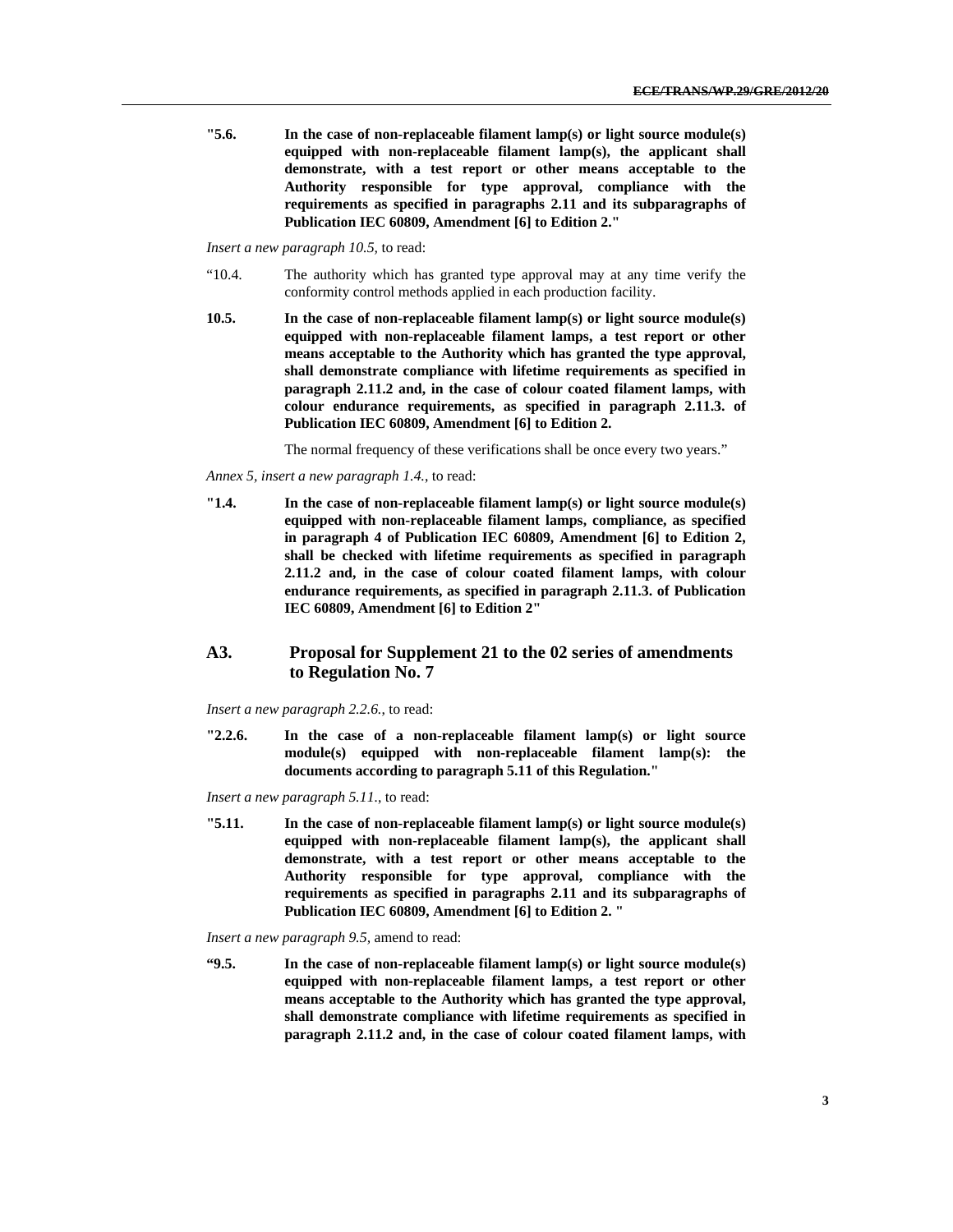**colour endurance requirements, as specified in paragraph 2.11.3. of Publication IEC 60809, Amendment [6] to Edition 2."**

*Annex 5, insert a new paragraph 1.4.*, to read:

**"1.4. In the case of non-replaceable filament lamp(s) or light source module(s) equipped with non-replaceable filament lamps, compliance, as specified in paragraph 4 of Publication IEC 60809, Amendment [6] to Edition 2, shall be checked with lifetime requirements as specified in paragraph 2.11.2 and, in the case of colour coated filament lamps, with colour endurance requirements, as specified in paragraph 2.11.3. of Publication IEC 60809, Amendment [6] to Edition 2"** 

#### **A4. Proposal for Supplement 19 to the original series of amendments to Regulation No. 23**

*Insert a new paragraph 2.2.4.*, to read:

**"2.2.4. In the case of a non-replaceable filament lamp(s) or light source module(s) equipped with non-replaceable filament lamp(s): the documents according to paragraph 5.5 of this Regulation."** 

*Insert a new paragraph 5.5.*, to read:

**"5.5. In the case of non-replaceable filament lamp(s) or light source module(s) equipped with non-replaceable filament lamp(s), the applicant shall demonstrate, with a test report or other means acceptable to the Authority responsible for type approval, compliance with the requirements as specified in paragraphs 2.11 and its subparagraphs of Publication IEC 60809, Amendment [6] to Edition 2."** 

*Insert a new paragraph 9.5,* amend to read:

**"9.5. In the case of non-replaceable filament lamp(s) or light source module(s) equipped with non-replaceable filament lamps, a test report or other means acceptable to the Authority which has granted the type approval, shall demonstrate compliance with lifetime requirements as specified in paragraph 2.11.2 and, in the case of colour coated filament lamps, with colour endurance requirements, as specified in paragraph 2.11.3. of Publication IEC 60809, Amendment [6] to Edition 2."**

*Annex 4, insert a new paragraph 1.4.*, to read:

**"1.4. In the case of non-replaceable filament lamp(s) or light source module(s) equipped with non-replaceable filament lamps, compliance, as specified in paragraph 4 of Publication IEC 60809, Amendment [6] to Edition 2, shall be checked with lifetime requirements as specified in paragraph 2.11.2 and, in the case of colour coated filament lamps, with colour endurance requirements, as specified in paragraph 2.11.3. of Publication IEC 60809, Amendment [6] to Edition 2."** 

#### **A5. Proposal for Supplement 16 to the original series of amendments to Regulation No. 38**

*Insert a new paragraph 2.2.4.*, to read: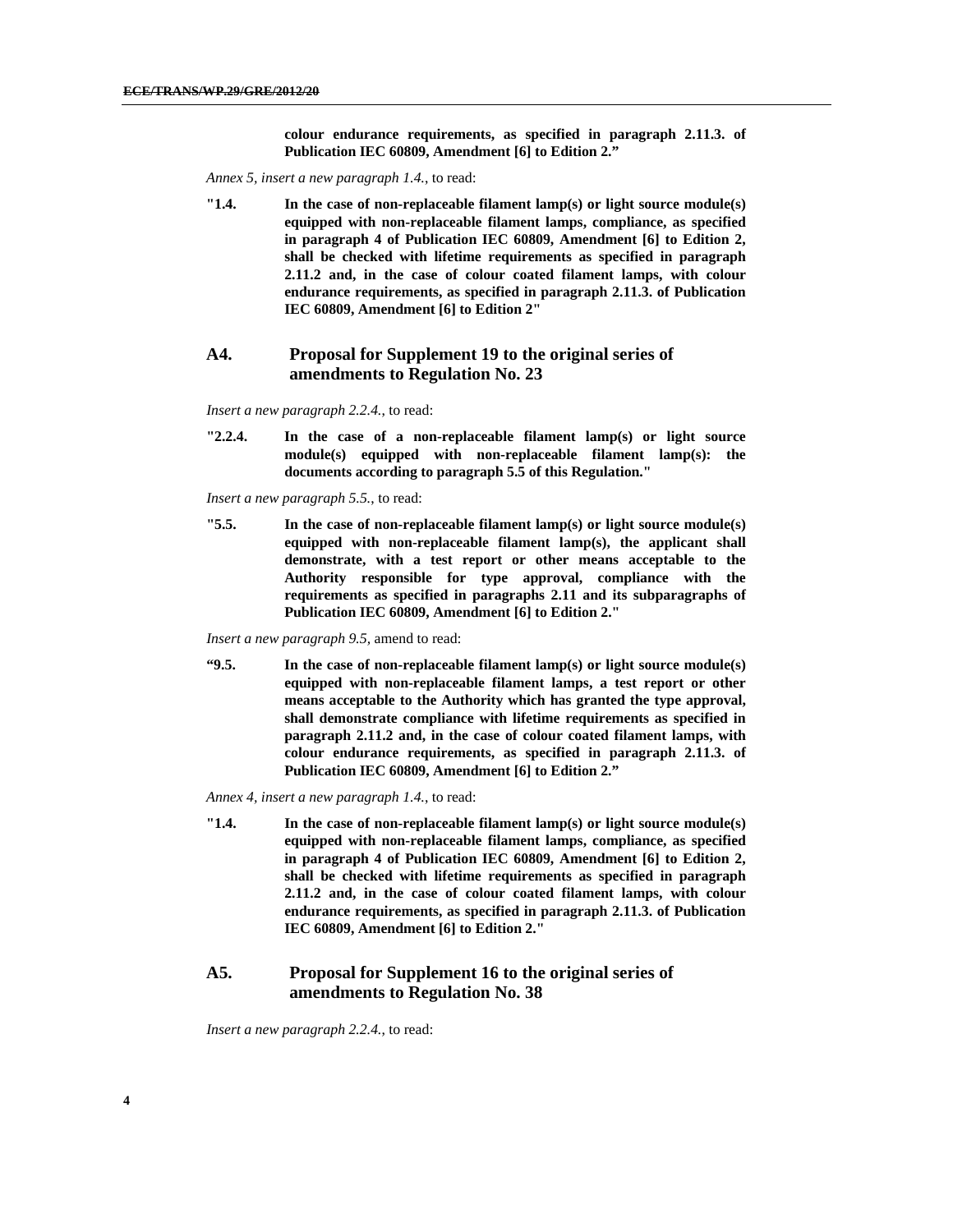**"2.2.4. In the case of a non-replaceable filament lamp(s) or light source module(s) equipped with non-replaceable filament lamp(s): the documents according to paragraph 5.6 of this Regulation."** 

*Insert a new paragraph 5.6.*, to read:

**"5.6. In the case of non-replaceable filament lamp(s) or light source module(s) equipped with non-replaceable filament lamp(s), the applicant shall demonstrate, with a test report or other means acceptable to the Authority responsible for type approval, compliance with the requirements as specified in paragraphs 2.11 and its subparagraphs of Publication IEC 60809, Amendment [6] to Edition 2."** 

*Insert a new paragraph 10.5,* to read:

**"10.5. In the case of non-replaceable filament lamp(s) or light source module(s) equipped with non-replaceable filament lamps, a test report or other means acceptable to the Authority which has granted the type approval, shall demonstrate compliance with lifetime requirements as specified in paragraph 2.11.2 and, in the case of colour coated filament lamps, with colour endurance requirements, as specified in paragraph 2.11.3. of Publication IEC 60809, Amendment [6] to Edition 2."**

*Annex 4, insert a new paragraph 1.4.*, to read:

**"1.4. In the case of non-replaceable filament lamp(s) or light source module(s) equipped with non-replaceable filament lamps, compliance, as specified in paragraph 4 of Publication IEC 60809, Amendment [6] to Edition 2, shall be checked with lifetime requirements as specified in paragraph 2.11.2 and, in the case of colour coated filament lamps, with colour endurance requirements, as specified in paragraph 2.11.3. of Publication IEC 60809, Amendment [6] to Edition 2."** 

#### **A6. Proposal for Supplement 16 to the original series of amendments to Regulation No. 50**

*Insert a new paragraph 3.2.4.*, to read:

**"3.2.4. In the case of a non-replaceable filament lamp(s) or light source module(s) equipped with non-replaceable filament lamp(s): the documents according to paragraph 6.6 of this Regulation."** 

*Insert a new paragraph 6.6.*, to read:

**"6.6. In the case of non-replaceable filament lamp(s) or light source module(s) equipped with non-replaceable filament lamp(s), the applicant shall demonstrate, with a test report or other means acceptable to the Authority responsible for type approval, compliance with the requirements as specified in paragraphs 2.11 and its subparagraphs of Publication IEC 60809, Amendment [6] to Edition 2."** 

*Paragraph 10.*, amend to read:

- "10. CONFORMITY OF PRODUCTION
- **10.1.** Every device bearing an approval mark as prescribed under this Regulation shall conform to the type approved and shall comply with the requirements of this Regulation. However, in the case of a device picked at random from series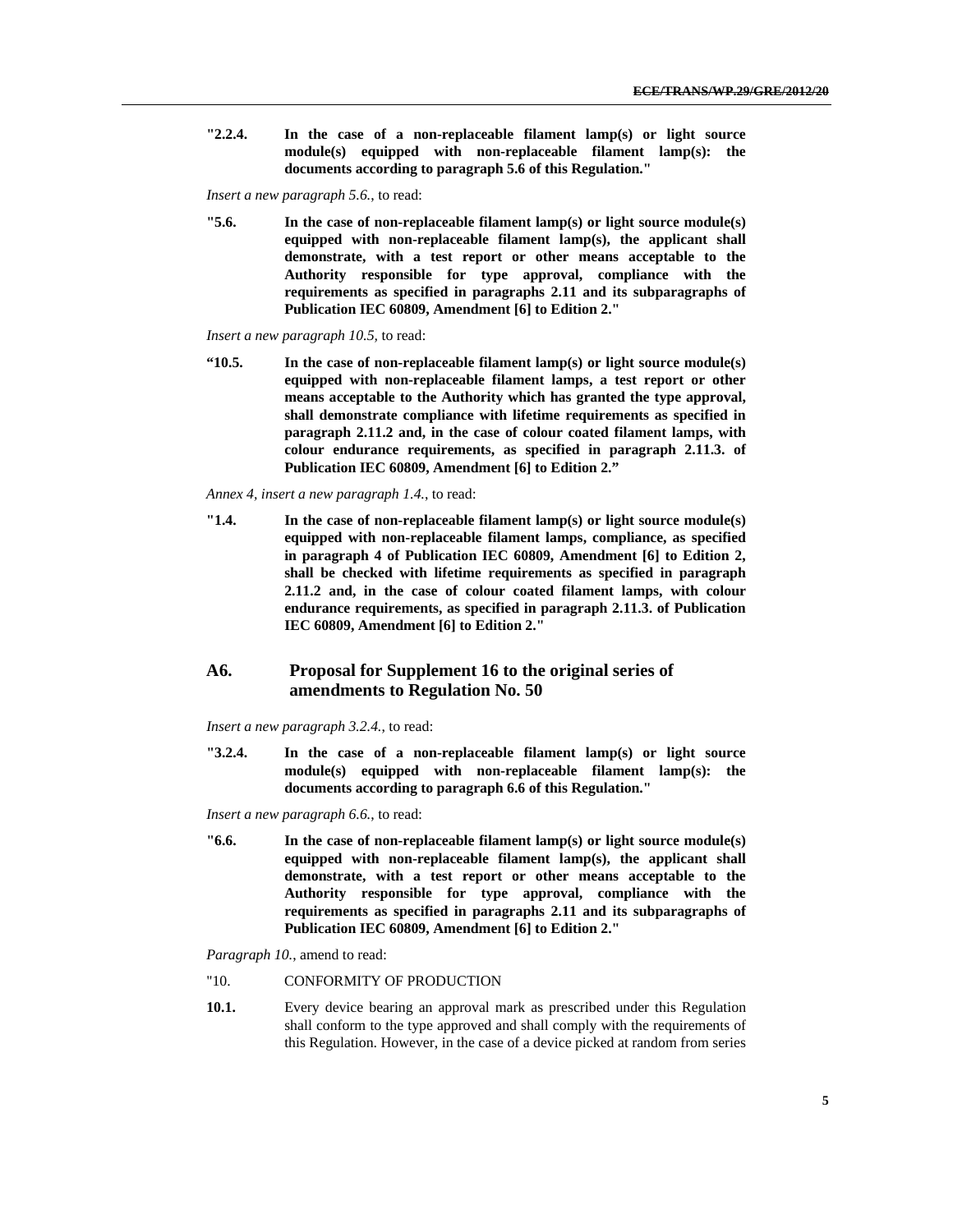production, the requirements as to the respectively minimum and maximum intensities of the light emitted (measured with a standard filament lamp as referred to in paragraph 8 above) shall be at least 80 per cent of the minimum values specified and not exceed 120 per cent of the maximum values allowed.

**10.2. In the case of non-replaceable filament lamp(s) or light source module(s) equipped with non-replaceable filament lamps, compliance, as specified in paragraph 4 of Publication IEC 60809, Amendment [6] to Edition 2, shall be checked a test report or other means acceptable to the Authority which has granted the type approval, shall demonstrate compliance with lifetime requirements as specified in paragraph 2.11.2 and, in the case of colour coated filament lamps, with colour endurance requirements, as specified in paragraph 2.11.3. of Publication IEC 60809, Amendment [6] to Edition 2."** 

#### **A7. Proposal for Supplement 15 to the original series of amendments to Regulation No. 77**

*Insert a new paragraph 3.2.4.*, to read:

**"3.2.4. In the case of a non-replaceable filament lamp(s) or light source module(s) equipped with non-replaceable filament lamp(s): the documents according to paragraph 6.5 of this Regulation."** 

*Insert a new paragraph 6.5.,* to read:

**"6.5. In the case of non-replaceable filament lamp(s) or light source module(s) equipped with non-replaceable filament lamp(s), the applicant shall demonstrate, with a test report or other means acceptable to the Authority responsible for type approval, compliance with the requirements as specified in paragraphs 2.11 and its subparagraphs of Publication IEC 60809, Amendment [6] to Edition 2."** 

*Insert a new paragraph 12.5,* to read:

**"12.5. In the case of non-replaceable filament lamp(s) or light source module(s) equipped with non-replaceable filament lamps, a test report or other means acceptable to the Authority which has granted the type approval, shall demonstrate compliance with lifetime requirements as specified in paragraph 2.11.2 and, in the case of colour coated filament lamps, with colour endurance requirements, as specified in paragraph 2.11.3. of Publication IEC 60809, Amendment [6] to Edition 2."**

*Annex 5, insert a new paragraph 1.4.*, to read:

**"1.4. In the case of non-replaceable filament lamp(s) or light source module(s) equipped with non-replaceable filament lamps, compliance, as specified in paragraph 4 of Publication IEC 60809, Amendment [6] to Edition 2, shall be checked with lifetime requirements as specified in paragraph 2.11.2 and, in the case of colour coated filament lamps, with colour endurance requirements, as specified in paragraph 2.11.3. of Publication IEC 60809, Amendment [6] to Edition 2."**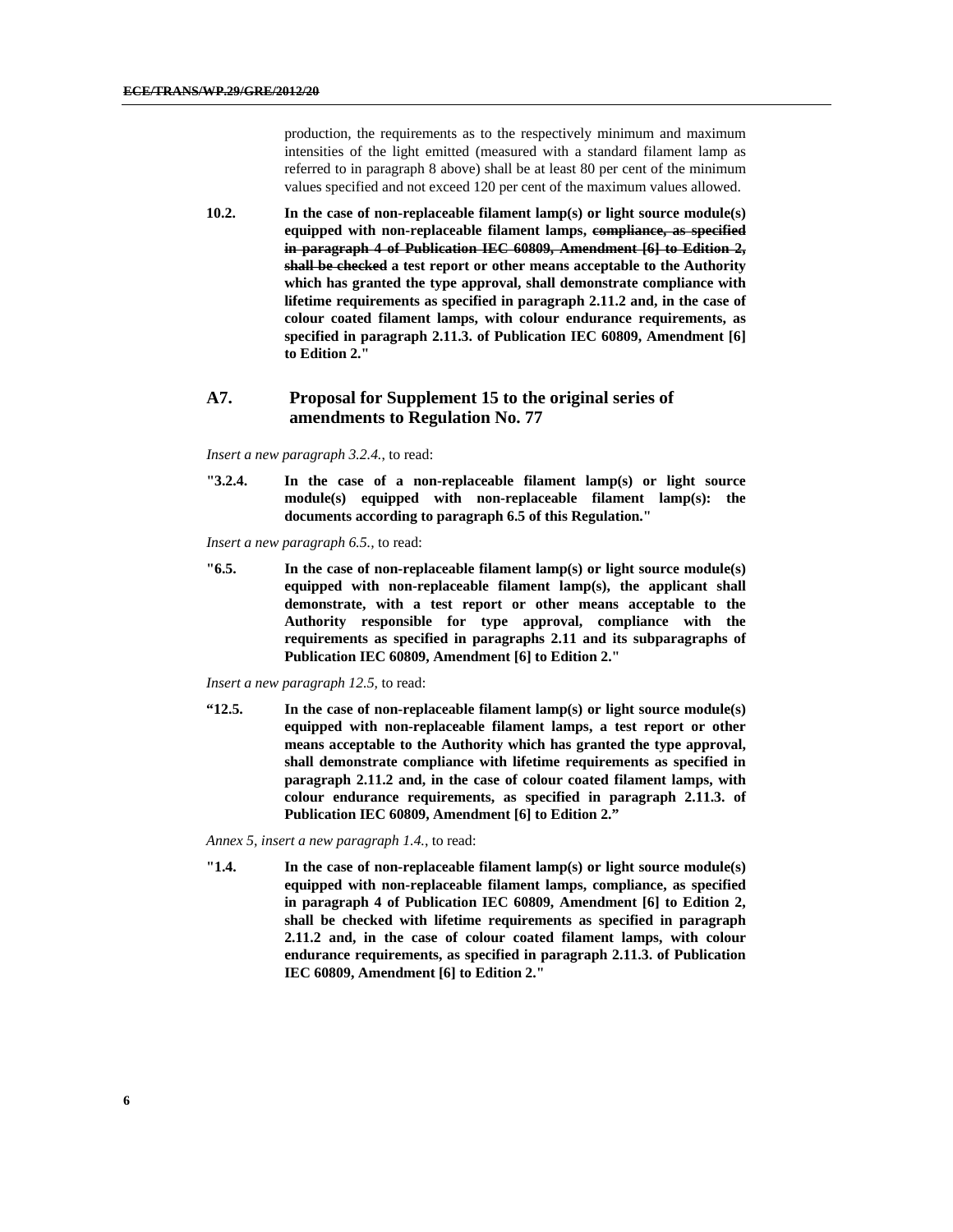#### **A8. Proposal for Supplement 16 to the original series of amendments to Regulation No. 87**

*Insert a new paragraph 3.2.4.*, to read:

**"3.2.4. In the case of a non-replaceable filament lamp(s) or light source module(s) equipped with non-replaceable filament lamp(s): the documents according to paragraph 6.6 of this Regulation."** 

*Insert a new paragraph 6.6.*, to read:

**"6.6. In the case of non-replaceable filament lamp(s) or light source module(s) equipped with non-replaceable filament lamp(s), the applicant shall demonstrate, with a test report or other means acceptable to the Authority responsible for type approval, compliance with the requirements as specified in paragraphs 2.11 and its subparagraphs of Publication IEC 60809, Amendment [6] to Edition 2."** 

*Insert a new paragraph 13.5,* to read:

**"13.5. In the case of non-replaceable filament lamp(s) or light source module(s) equipped with non-replaceable filament lamps, a test report or other means acceptable to the Authority which has granted the type approval, shall demonstrate compliance with lifetime requirements as specified in paragraph 2.11.2 and, in the case of colour coated filament lamps, with colour endurance requirements, as specified in paragraph 2.11.3. of Publication IEC 60809, Amendment [6] to Edition 2."**

*Annex 5, insert a new paragraph 1.4.*, to read:

**"1.4. In the case of non-replaceable filament lamp(s) or light source module(s) equipped with non-replaceable filament lamps, compliance, as specified in paragraph 4 of Publication IEC 60809, Amendment [6] to Edition 2, shall be checked with lifetime requirements as specified in paragraph 2.11.2 and, in the case of colour coated filament lamps, with colour endurance requirements, as specified in paragraph 2.11.3. of Publication IEC 60809, Amendment [6] to Edition 2."** 

#### **A9. Proposal for Supplement 14 to the original series of amendments to Regulation No. 91**

*Insert a new paragraph 3.2.4.*, to read:

**"3.2.4. In the case of a non-replaceable filament lamp(s) or light source module(s) equipped with non-replaceable filament lamp(s): the documents according to paragraph 6.5 of this Regulation."** 

*Insert a new paragraph 6.5.*, to read:

**"6.5. In the case of non-replaceable filament lamp(s) or light source module(s) equipped with non-replaceable filament lamp(s), the applicant shall demonstrate, with a test report or other means acceptable to the Authority responsible for type approval, compliance with the requirements as specified in paragraphs 2.11 and its subparagraphs of Publication IEC 60809, Amendment [6] to Edition 2."** 

*Insert a new paragraph 11.5,* to read: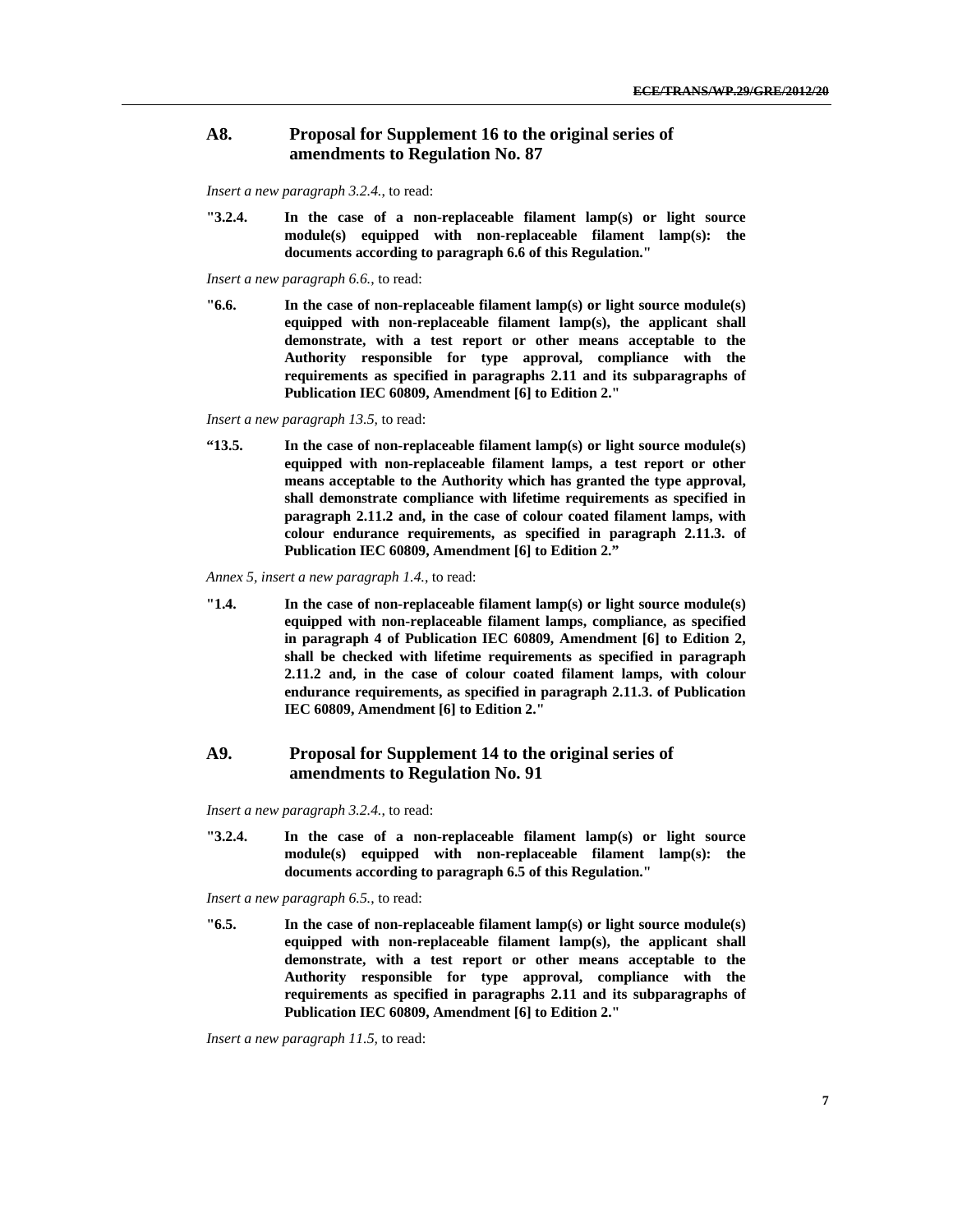**"11.5. In the case of non-replaceable filament lamp(s) or light source module(s) equipped with non-replaceable filament lamps, a test report or other means acceptable to the Authority which has granted the type approval, shall demonstrate compliance with lifetime requirements as specified in paragraph 2.11.2 and, in the case of colour coated filament lamps, with colour endurance requirements, as specified in paragraph 2.11.3. of Publication IEC 60809, Amendment [6] to Edition 2."**

#### *Annex 5, insert a new paragraph 1.4.*, to read:

**"1.4. In the case of non-replaceable filament lamp(s) or light source module(s) equipped with non-replaceable filament lamps, compliance, as specified in paragraph 4 of Publication IEC 60809, Amendment [6] to Edition 2, shall be checked with lifetime requirements as specified in paragraph 2.11.2 and, in the case of colour coated filament lamps, with colour endurance requirements, as specified in paragraph 2.11.3. of Publication IEC 60809, Amendment [6] to Edition 2."** 

#### **A10. Proposal for Supplement 2 to the 01 series of amendments to Regulation No. 119**

*Insert a new paragraph 2.2.4.*, to read:

**"2.2.4. In the case of a non-replaceable filament lamp(s) or light source module(s) equipped with non-replaceable filament lamp(s): the documents according to paragraph 5.5 of this Regulation."** 

*Insert a new paragraph 5.5.*, to read:

**"5.5. In the case of non-replaceable filament lamp(s) or light source module(s) equipped with non-replaceable filament lamp(s), the applicant shall demonstrate, with a test report or other means acceptable to the Authority responsible for type approval, compliance with the requirements as specified in paragraphs 2.11 and its subparagraphs of Publication IEC 60809, Amendment [6] to Edition 2."** 

*Insert a new paragraph 9.5,* to read:

**"9.5. In the case of non-replaceable filament lamp(s) or light source module(s) equipped with non-replaceable filament lamps, a test report or other means acceptable to the Authority which has granted the type approval, shall demonstrate compliance with lifetime requirements as specified in paragraph 2.11.2 and, in the case of colour coated filament lamps, with colour endurance requirements, as specified in paragraph 2.11.3. of Publication IEC 60809, Amendment [6] to Edition 2."**

*Annex 5, insert a new paragraph 1.4.*, to read:

**"1.4. In the case of non-replaceable filament lamp(s) or light source module(s) equipped with non-replaceable filament lamps, compliance, as specified in paragraph 4 of Publication IEC 60809, Amendment [6] to Edition 2, shall be checked with lifetime requirements as specified in paragraph 2.11.2 and, in the case of colour coated filament lamps, with colour endurance requirements, as specified in paragraph 2.11.3. of Publication IEC 60809, Amendment [6] to Edition 2."**